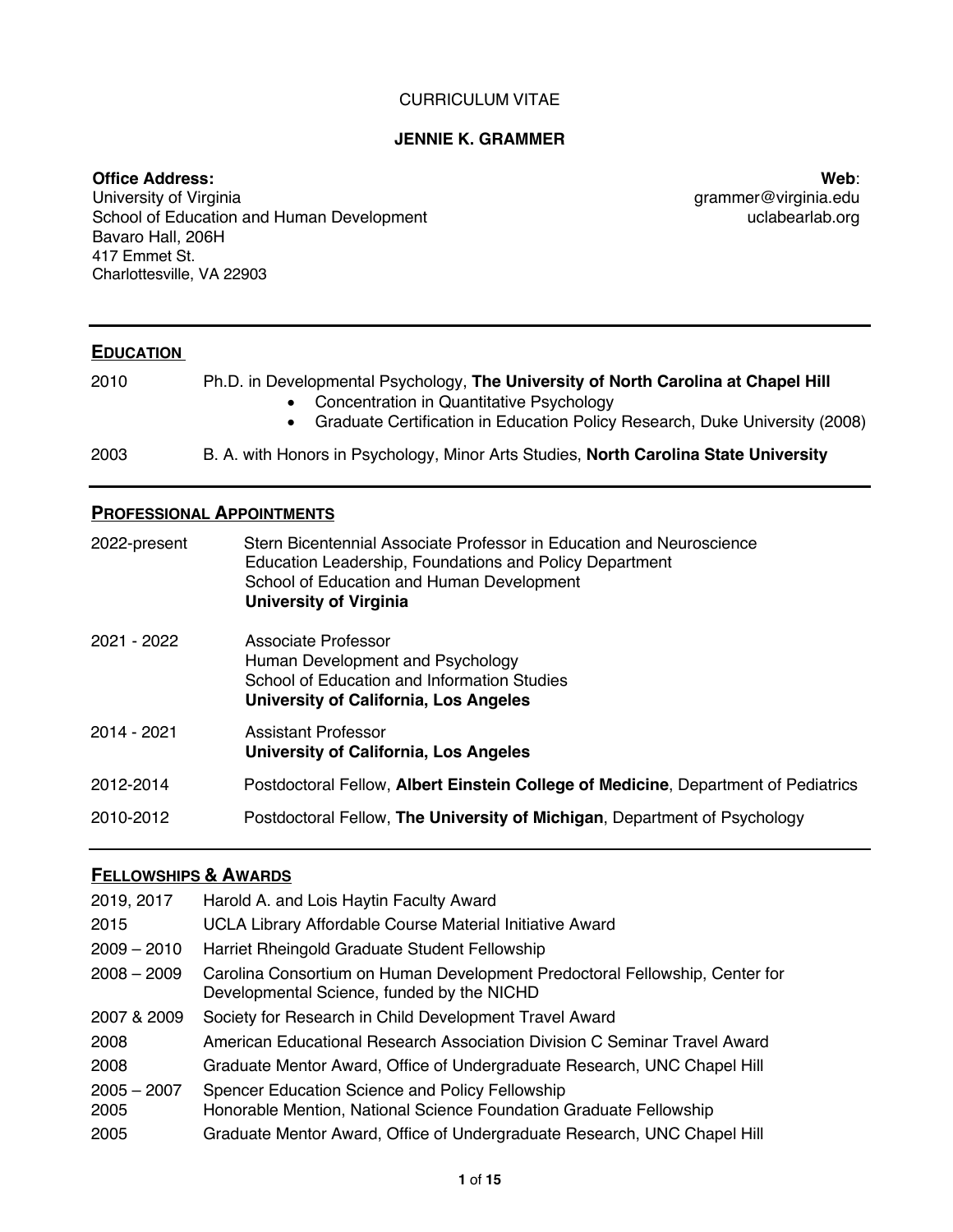2003 Undergraduate Research Award in Psychology, North Carolina State University 2002 Phi Beta Kappa 2002 Phi Kappa Phi 1999 – 2003 The Caldwell Fellows Scholar, North Carolina State University

# **RESEARCH GRANTS**

# **Grants Received**

2020-2021 Co-Principal Investigator, *Socializing kindness: How Latinx parents' cultural beliefs and emotion socialization behaviors relate to children's prosocial orientation.* UCLA Bedari Kindness Institute (\$15,900) 2019-2021 Co-Principal Investigator, *Real-time attention tracking in the classroom.* National Institutes of Mental Health R21 (\$275,000). 2019 Co-Principal Investigator, *Combining event-related potentials and task-evoked pupillometry to examine children's cognitive skills*. Subaward, Science-based Innovation in Learning Center, The University of California Office of the President (\$35,000). 2017-2019 Co-Investigator, *Science*‐*based innovation in learning center.* The University of California Office of the President (\$577,800). 2017-2018 Principal Investigator, *Measuring the attentional brain processes in the classroom.* Hellman Foundation (\$26,000). 2014-2017 Co-Investigator, *Exploring the effects of schooling on changes in behavioral and neurological indices of children's executive functioning.* National Science Foundation *(*\$625,000). 2016-2017 Principal Investigator, *Examining children's cognitive control and response to feedback*. UCLA, Faculty Career Development Award (\$6,000). 2015-2016 Principal Investigator, *Towards understanding of the impact of poverty on cognitive control and school readiness*. UCLA, Faculty Career Development Award (\$10,000).

# **PUBLICATIONS**

\* Graduate student at UCLA at time of work

<sup>è</sup> Joint first authorship

## *Peer Reviewed*

- Xu, K.\*, Torres, R\*., Torgrimson, S. J\*., Lenartowicz, A., & **Grammer, J. K.** (In Press). Tracking the neural correlates of attention in the classroom: Evidence from elementary and college classrooms. *Mind, Brain, and Education*.
- Isbell, E. & **Grammer, J. G.** (In Press). ERP data quality in young children: Standardized measurement error of the ERN and Pe. *Developmental Psychobiology.*
- Rapp, A. M\*., Tan, P. Z., **Grammer, J. K.**, Gehring, W. J., Miller, G. A., & Chavira, D. A. (2021). Cultural group differences in the association of neural sensitivity to social feedback and social anxiety among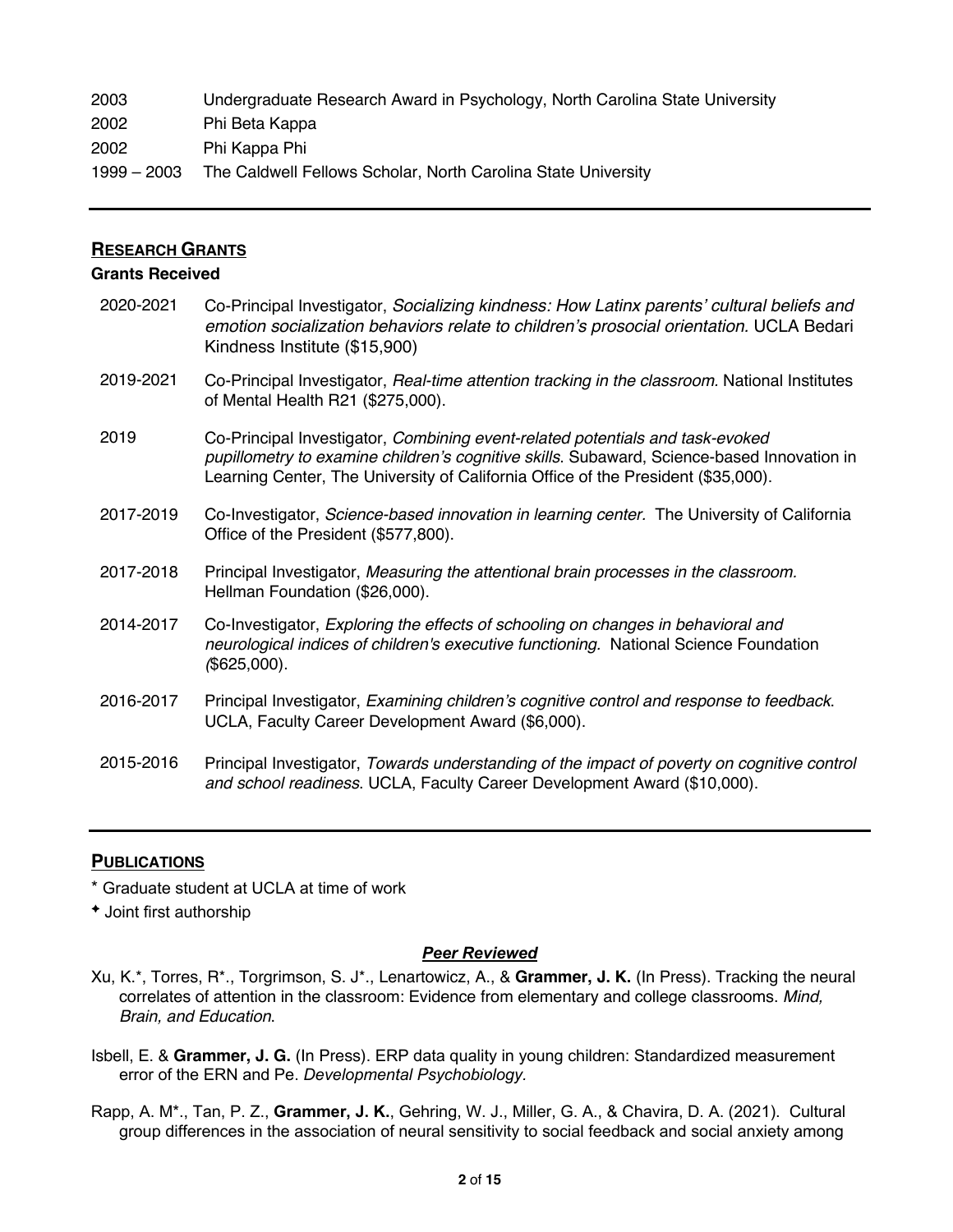diverse adolescents. *Journal of Psychiatric Research, 143*, 400-408. doi: 10.1016/j.jpsychires.2021.09.036

- Janssen, T.<sup>\*</sup>, Grammer, J. K.<sup>\*</sup>, Vatakis, A. Bulgarelli, C., Zion-Golumbic, E., Vassena, E., Davidesco, I., Jasińska, K., K., Bleichner, M. G., Siugzdaite, R., Dikker, S., & van Atteveldt, N. (2021). Opportunities and limitations of using portable brain technology in educational neuroscience. *Mind, Brain, and Education*, *15 (4)*, 354-370. doi: 10.1111/mbe.12302
- Ellis, A., Ahmed, S. F., Zeytinoglu, S., Isbell, E., Calkins, S. D., Leerkes, E. M., **Grammer, J. K.**, Gehring, W. J., Morrison, F. J., & Davis-Kean, P. E. (2021). Reciprocal associations between executive function and academic achievement: A conceptual replication of Schmitt et al. 2017. *Journal of Numerical Cognition, 7 (3),* 453-472. doi: 10.5964/jnc.7047
- **Grammer, J. K.**, \*Xu, K., Lenartowicz, A. (2021). Effects of context on the neural correlates of attention in a college classroom. *npj Science of Learning, 6, 15.* doi.org/10.1038/s41539-021-00094-8
- Ahmed, S. F., **Grammer, J. K.**, & Morrison, F. (2021). The development and validation of classroombased executive function assessments in school-aged children. *Journal of Experimental Child Psychology*, 208. doi: 10.1016/j.jecp.2021.105131
- \*Torgrimson, S.J., Tan. P. Z.., & **Grammer, J. K.** (2021). Response inhibition predicts differences in task persistence among highly motivated elementary students. *Journal of Experimental Child Psychology, 208.* doi: 10.1016/j.jecp.2021.105141
- \*Rapp, A., **Grammer, J. K.**, Tan, P.Z., Gehring, W., Miller, G.A., & Chavira, D. (2021) Collectivism is associated with enhanced neural response to errors occurring in a socially-salient context among diverse adolescents. *Social Cognitive and Affective Neuroscience.* 1150-1159. doi: 10.1093/scan/nsab065
- \*Rapp, A. M., Tan, P. Z., **Grammer, J. K.**, Gehring, W. J., Miller, G. A., & Chavira, D. A. (2021). Cultural values influence relations between parent emotion socialization and adolescents' neural responses to peer rejection. *Research on Child and Adolescent Psychopathology.* doi: 10.1007/s10802-020-00764-y
- Morrison, F. J., Kim, M. H., Connor, C. M., & **Grammer, J. K.** (2019). The causal impact of schooling on children's development: Lessons for developmental science. *Current Directions in Psychological Science*, *28*(5), 441-449. doi: 10.1177/0963721419855661
- Coffman, J. L., **Grammer, J. K.**, Hudson, K. N., Thomas, T. E., Villwock, D., & Ornstein, P. A. (2019). Relating children's early elementary classroom experiences to later skilled remembering and study skills. *Journal of Cognition and Development*, *20*(2), 203-221. doi: 10.1080/15248372.2018.1470976
- **Grammer, J. K.**, Gehring, W. J., & Morrison, F. J. (2018). Associations between developmental changes in error‐related brain activity and executive functions in early childhood. *Psychophysiology*, *55*(3), 10.1111/psyp.13040.
- Kim, S. H., **Grammer, J. K.**, Benrey, N., Morrison, F. J., & Lord, C. (2017). Stimulus processing and error monitoring in more-able kindergarteners with Autism Spectrum Disorder (ASD): A short review and a preliminary ERP study, *European Journal of Neuroscience*. *47,* 556–567. doi: 10.1111/ejn.13580
- Kim, M. H., Marulis, L. M., **Grammer, J. K.**, Morrison, F. J., & Gehring, W. J. (2017). Young children's motivational beliefs and achievement-related emotions are associated with electrophysiological measures of error monitoring processes. *Journal of Experimental Child Psychology, 155,* 32- 47. doi: 10.1016/j.jecp.2016.10.010.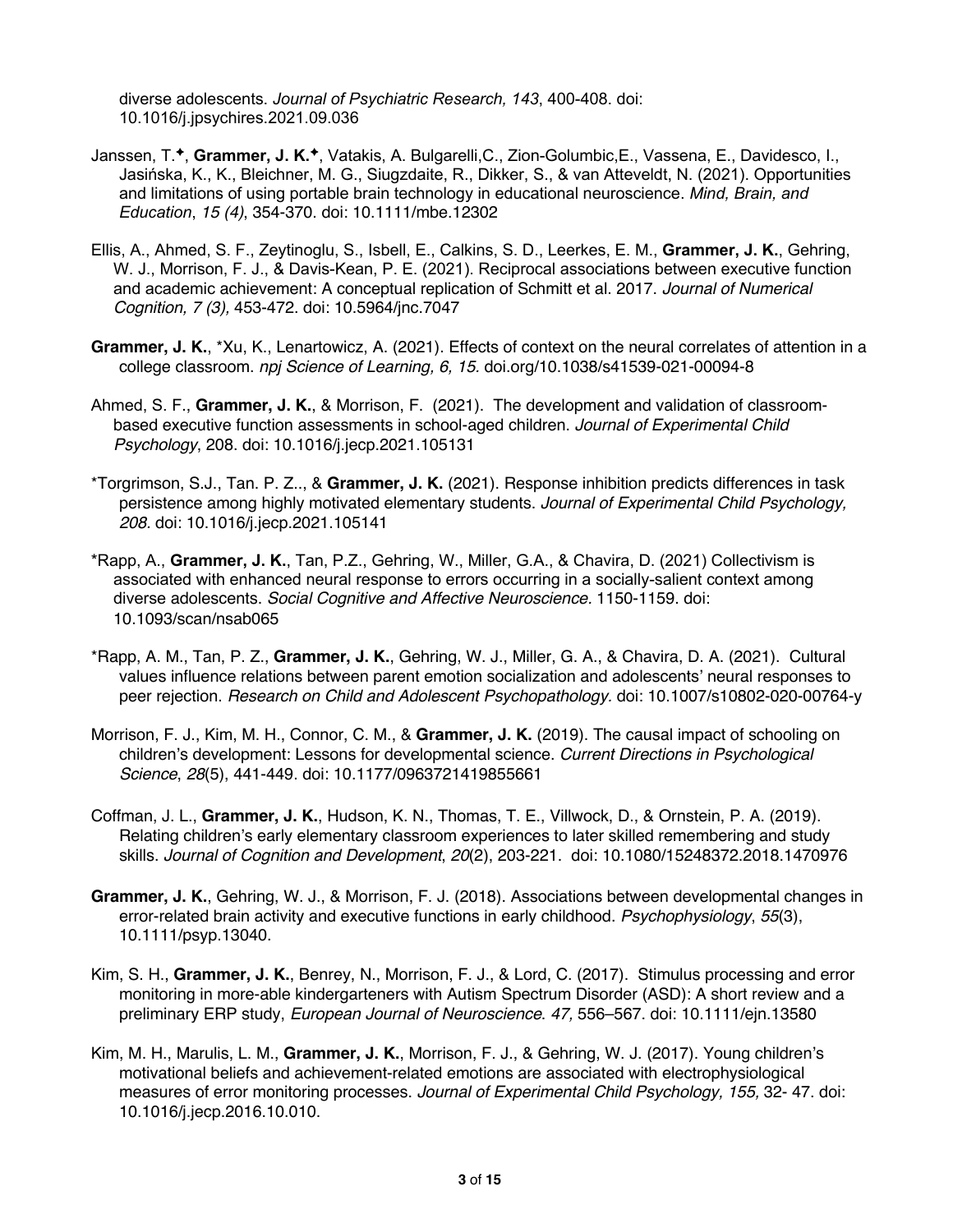- Kim, M. H., **Grammer, J. K.**, Marulis, L. M., Carrasco, M., Morrison, F. J., & Gehring, W. J. (2016). Early math and reading achievement are associated with the error positivity. *Developmental Cognitive Neuroscience*, *22*, 18-26. doi: 10.1016/j.dcn.2016.09.002
- **Grammer, J. K.**, Coffman, J. L., Sydney, P. G., & Ornstein, P. A. (2016). Linking teacher instruction and student achievement in mathematics: The role of teacher language. *Journal of Cognition and Development, 17,* 468 – 485. doi: 10.1080/15248372.2015.1068777
- **Grammer, J. K.**, Carrasco, M., Gehring, W. J. & Morrison, F. J. (2014). Age-related differences in error processing in young children. *Developmental Cognitive Neuroscience, 9*, 93-105. doi: 10.1016/j.dcn.2014.02.001
- **Grammer, J. K.**, Coffman, J. L., & Ornstein, P. A. (2013). The impact of teachers' memory relevant language on children's strategy use and knowledge. *Child Development, 84,* 1989-2002. doi: 10.1111/cdev.12100
- **Grammer, J. K.**, Coffman, J. L., & Ornstein, P. A., & Morrison, F. J. (2013). Change over time: Conducting longitudinal studies of children's cognitive development. *Journal of Cognition and Development, 14,* 1- 14. doi:10.1080/15248372.2013.833925
- **Grammer, J. K.**, Purtell, K. P., Coffman, J. L., & Ornstein, P. A. (2011). Relations between children's metamemory and strategic performance: Time-varying covariates in early elementary school. *Journal of Experimental Child Psychology, 108*, 139-155. doi:10.1016/j.jecp.2010.08.001

#### *Chapters*

- Morrison, F. J., **Grammer, J. K.**, Bell-Weixler, L., Kim, M. (in press, 2021). Growth in self-regulation in the transition to school. To appear in K. Pugh, C. Perfetti, S. Nag, & L. Verhoaven (Eds.), *Global variation in literacy development.* Cambridge University Press.
- **Grammer, J. K.** & \*Torres, R. (2021). *The socialization of cognition in the classroom: Future directions for understanding the role of instruction in brain and behavioral development.* To appear in: Bjorklund, D. F., Baker-Ward, L., & Coffman, J. L. (Eds.), *The development of children's memory*. Cambridge University Press.
- McClelland, M., Geldhof, J., Morrison, F., Gestsdóttir, S., Cameron, C., Bowers, A, Duckworth, A., Little, T., & **Grammer, J.** (2018). Self-regulation. In N. Halfron, C. B. Forrest, R. Lerner, & E. M. Faustman (Eds.), *Handbook of life course health development science* (pp. 275-298). Springer, Cham.
- Morrison, F. J. & **Grammer, J. K.** (2016). Conceptual clutter and measurement mayhem: A proposal for a cross disciplinary approach to conceptualizing and measuring executive function. In J. A. Griffin, L. S. Freund, & P. McArdle (Eds.), *Executive function in preschool age children: Integrating measurement, neurodevelopment and translational research* p. 327–348*.* D.C.: APA.
- Ornstein, P.A., Coffman, J. L., **Grammer, J. K.**, McCall, L. E., & San Souci, P. P. (2010). Linking the classroom context and the development of children's memory skills. In J. Meece & J. Eccles (Eds.), *Handbook of research on schools, schooling, and human development (pp. 42-59). New York:* Routledge.
- Ornstein, P.A., **Grammer, J. K.**, & Coffman, J. L. (2010). Teachers' "mnemonic style" and the development of skilled memory. In H. S. Waters & W. Schneider (Eds.), *Metacognition, strategy use, and instruction*  (pp. 33-53). New York: Guilford.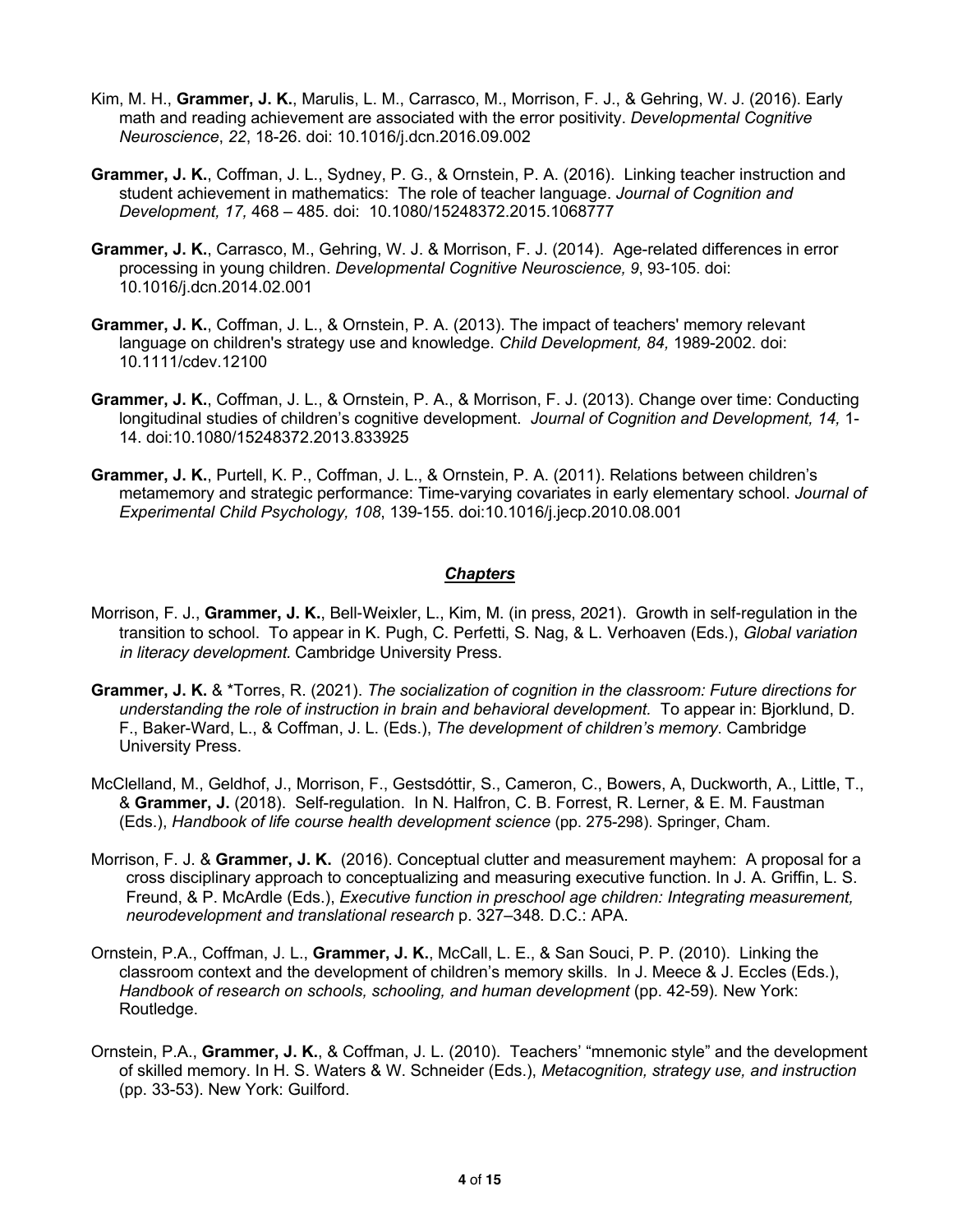Ornstein, P.A., Coffman, J. L., & **Grammer, J. K.** (2009). Learning to remember. In O. A. Barbarin & B. H. Wasik (Eds.), *Handbook of child development and early education: Research to practice (pp. 103-122).* New York: Guilford.

# *In Progress*

- \*Mao, X. Z. & Grammer, J. K. (in preparation). "Paying attention gets twice the result with half the effort": Teacher's perception of children's attention in Chinese Kindergarten classrooms.
- \*Torgrimson, S.J., Tan. P. Z.., & **Grammer, J.K.** (in preparation). Neural correlates of response monitoring in young children: Examining patterns of alpha and ERP reactivity in a Go/No-Go paradigm.
- \*Vazquez, S., \*Rapp, A., Tan, P. Z., & **Grammer, J. K.** (in preparation). Failure mindset predicts errorrelated negativity during a Go/No-Go task in young adults.
- \*Xu, K., Tan, P., Ramirez, G., & **Grammer, J. K.** (in preparation). Associations of neural correlates of cognitive control and self-reported math anxiety level.
- Coffman, J. L., **Grammer, J. K.,** Hudson, K. N., McNeish, D. M., & Ornstein, P. A. (in preparation). The interplay of the classroom context and children's self-regulated learning behaviors on memory strategy development.
- **Grammer, J. G.**, \*Xu, K., & Tan, P. Z. (in preparation). Effort or luck? Comparing neurophysiological correlates of evaluative and non-evaluative feedback.
- **Grammer, J. K.**, et al. (in preparation). Schooling effects on error-related brain activity.

## **PRESENTATIONS**

#### **Invited**

- **Grammer, J. K.**, *Measuring attentional brain processes in the classroom* (2019, August)*.* Invited talk presented at the 18th European Association for Learning and Instruction (EARLI) biennial conference, Aachen, Germany.
- **Grammer, J. K.**, (2019, May). *Cognitive development in school: Classrooms, behavior, and brain*. Invited presentation for the 40th Anniversary of the Center for Developmental Science Conference, the University of North Carolina at Chapel Hill, Chapel Hill, NC.
- **Grammer, J. K.**, (2019, April). *The role of early school experiences in the development of Executive Function*. Invited presentation for the Psychology Colloquium, UC Berkeley, Berkeley, CA.
- **Grammer, J. K.**, (2018, October). *Integrating neuroscientific approaches to assess children's attention.* Invited presentation at CRESSTCon, UCLA, Los Angeles, CA.
- **Grammer, J. K.**, (2018, September). *Measuring executive functions in the classroom setting.* Invited presentation for the IMBES Satellite Symposium hosted by the UC-Sandford Precision Learning Center Virtual Symposium.
- **Grammer, J. K.,** (2018, May). *Development of cognitive control and assessing attention and regulation in the classroom.* Invited presentation for the UC-Stanford Precision Learning Center Virtual Symposium.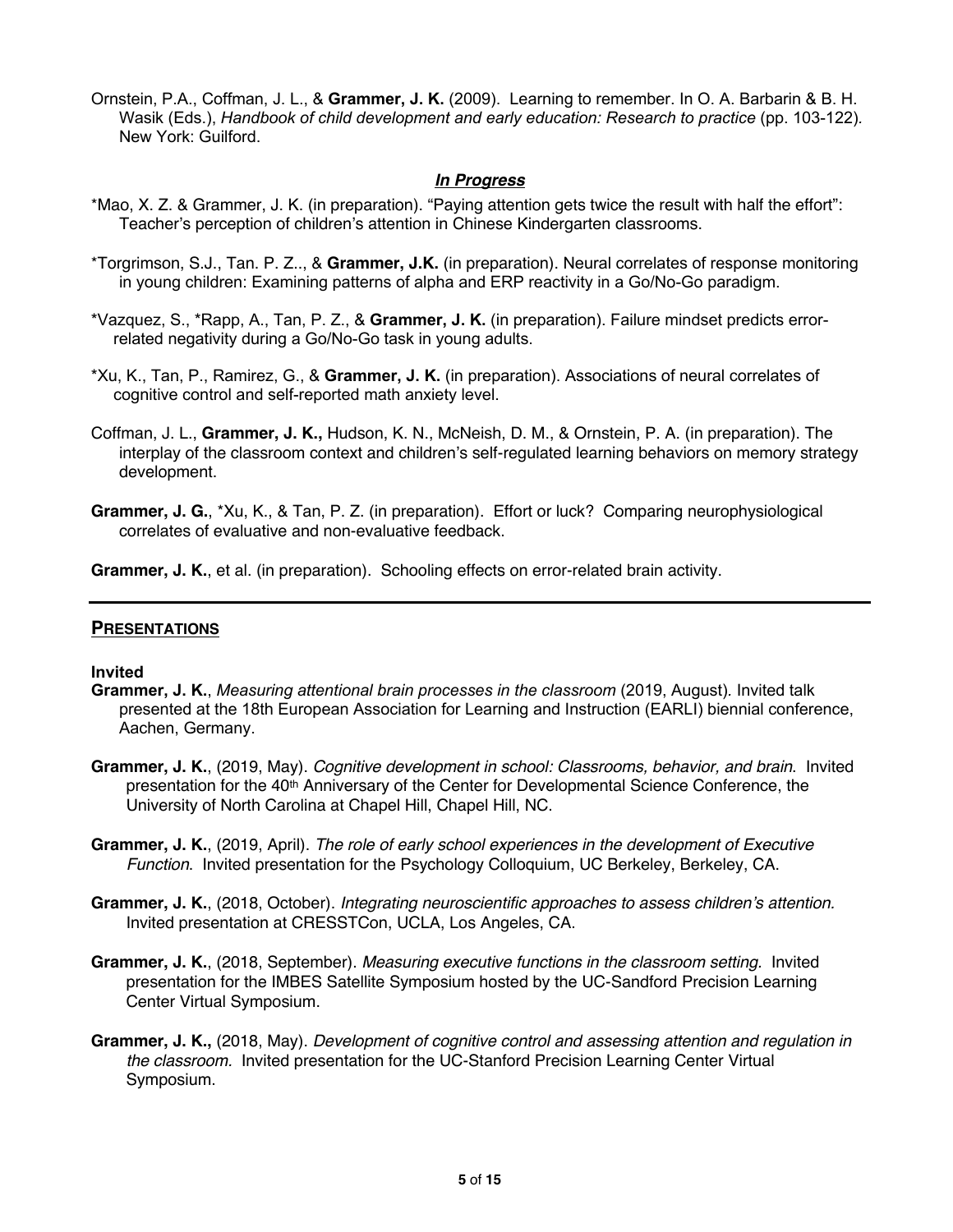- **Grammer, J. K.,** (2017, February). *The impact of school on children's EF development.* Invited presentation to the CPEP Brown Bag, Combined Program in Psychology and Education, University of Michigan, Ann Arbor, MI.
- **Grammer, J. K.,** (2016, May). *The impact of school experience on children's response inhibition. In* F. Morrison (Chair). *Frontiers in Educational Neuroscience.* Paper presented at the annual meeting of the American Psychological Society, Chicago, IL.
- **Grammer, J. K.,** (2015, October). *The development of response Iinhibition across the transition to school.* Invited presentation to the School of Education Brownbag, Department of Education, UC Irvine, Irvine, CA.
- **Grammer, J. K.,** (2015, October). *Your brain at school: New strategies for education.* Luskin Neuroscience and Society Conference, Los Angeles, CA.
- **Grammer, J. K.,** (2015, March). *Executive function across the school transition.* Invited presentation to the Developmental Psychology Brown Bag, Department of Psychology, UCLA, Los Angeles, CA.

#### **Paper Presentations**

- **Grammer, J. K.** (2021, February). *Executive functions: Bringing research into the classroom.* Paper presented at the North Carolina Council for Exceptional Children annual meeting.
- \*Rapp, A. M., & **Grammer, J. K.** (2020, March). *Cognitive control processes and internalizing disorders: Evidence from behavioral and electrophysiological paradigms across the lifespan.* Speakers: Kirsten Gilbert, Amy Rapp, Michael Wheaton. Symposium co-chaired at the 2020 Anxiety and Depression Association of America (ADAA) Annual Conference, San Antonio, TX.
- \*Rapp, A. M., **Grammer, J. K.**, Tan, P. Z., Gehring, W., Miller, G. A., & Chavira, D. A. (2020, March). *Attentional shifting mediates the association of neural sensitivity to social context and social anxiety.* Symposium talk presented at the 2020 Anxiety and Depression Association of America (ADAA) Annual Conference, San Antonio, TX.
- \*Rapp, A., Chavira, D., Gehring, W., **Grammer, J.**, Miller, G. A., & Tan, P. (2019, March). *Neural response*  to peer feedback is associated with social anxiety severity in adolescents. Paper presented at the Society for Research in Child Development (SRCD) Biennial Meeting, Baltimore, MD.
- \*Torgrimson, S.J., Tan, P., & **Grammer, J.K.** (2019, March). Gender Differences in Cognitive Control and Student Persistence: A Neurophysiological Investigation. In S.J. Torgrimson & P. Tan (Co-Chairs*). Gender Differences in Psychophysiological Measures of Emotion Reactivity and Self-Regulated Behaviors.* Paper presented at the Society for Research in Child Development (SRCD) Biennial Meeting, Baltimore, MD.
- \*Alpert, H., \*Torres, R., **Grammer, J.K.** (2018, October). *What's This I Hear About Self- regulation, Executive Function, and Mindfulness?* Presented at California CEC Conference, Burlingame, CA.
- **Grammer, J.K.**, \*Xu, K., Kim, M. H., Hazlett, C., Morrison, F. J., Gehring, W. (2018, September). Examining Neural and Behavioral Correlates of Young Children's Response Inhibition. In *Insights from Shared and Open Data in Developmental Neuroimaging Research.* Paper presented at *DEVSEC: Conference on the Use of Secondary and Open Source Data in Developmental Science SRCD Special Topics Meeting,* Phoenix, AZ.
- \*Torgrimson, S.J. & **Grammer, J.K.** (2018, September). Task persistence: Self-regulatory and motivational factors in early elementary school. In F. Morrison (Chair). *Executive Function Development: Bridging Psychological, Neurological, and Educational Perspectives.* Paper presented at the *International Mind, Brain, and Education Society Conference*, Los Angeles, CA.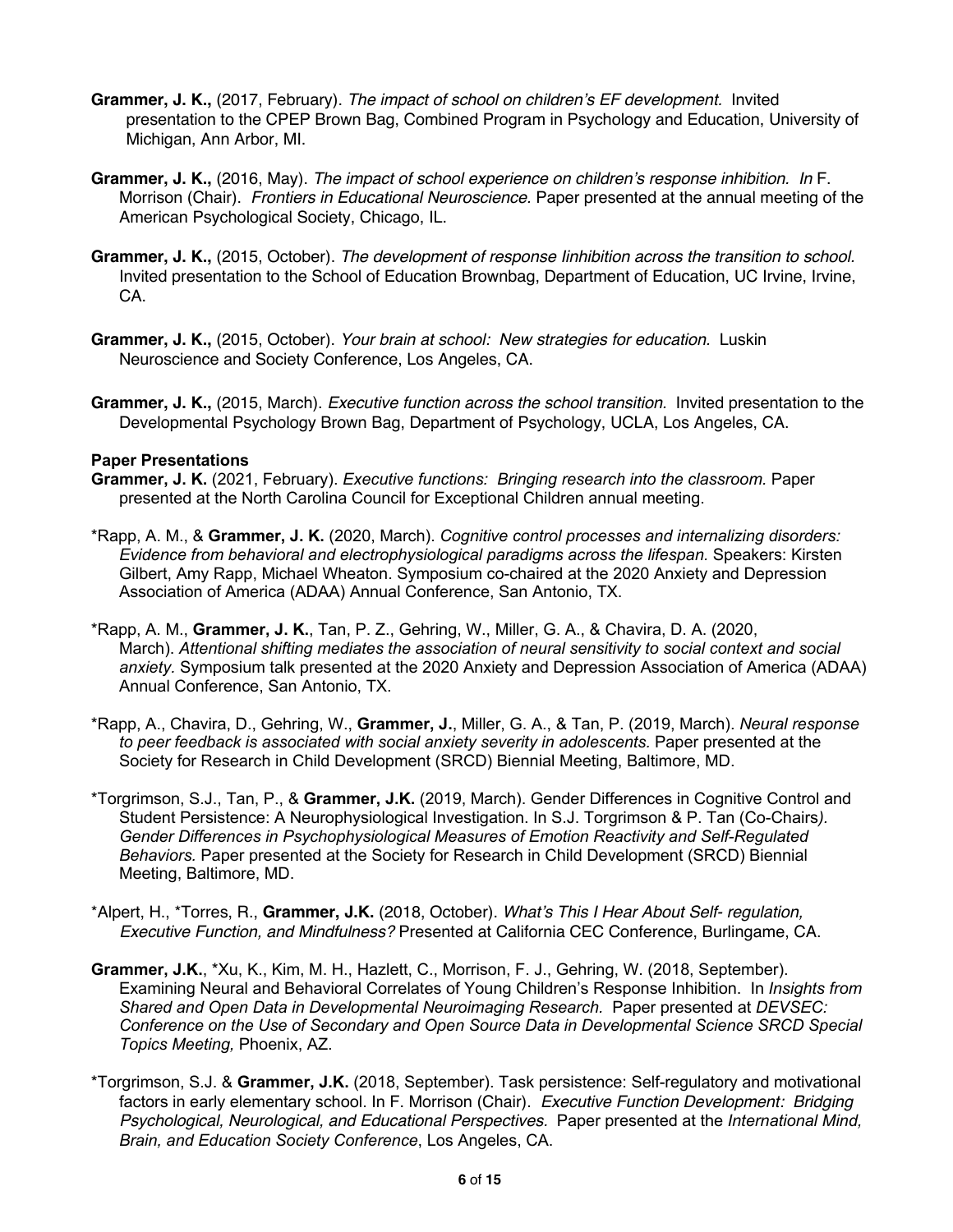- **Grammer, J. K.**, (2016, September). The impact of school experience on children's cognitive control. In F. Morrison, (Chair). *Neuroscience and the development of executive function.* Paper presented at the annual meeting of the International Mind, Brain, and Education Society Conference. Los Angeles, CA.
- **Grammer, J. K.** (2016, May). The impact of school experience on children's response inhibition*. In* F. Morrison (Chair). *Frontiers in Educational Neuroscience.* Paper presented at the annual meeting of the American Psychological Society, Chicago, IL.
- Lo, S. L. & **Grammer, J. K.** (2016, May). *The role of self-regulation in predicting social-emotional and academic outcomes in young children: A neurophysiological approach.* Symposium presented at the annual meeting of the American Psychological Society, Chicago, IL.
- Morrison, F. J., & **Grammer, J. K.** (2016, March). *Growth in self-regulation in the transition to school. Global Variation in Literacy Development*, Netherlands Institute for Advanced Study. Wassenaar, Netherlands.
- **Grammer, J. G.**, Kim, M., Gehring, W., & Morrison, F. (2015, April). Associations between non-task behavior and error monitoring in children undergoing ERP testing. In K. Fitzgerald & J. Moser (Chairs). *Error Monitoring Brain Activity in Child and Adolescent Anxiety.* Paper presented at the annual meeting of the Anxiety and Depression Association of America, Miami, FL*.*
- Purtell, K. P., **Grammer, J. K.**, & Coffman, J. L. (2015, April). Timing of early childhood poverty and kindergarteners' executive functioning. In J. K. Grammer & K. M. Purtell (Chairs). *The development of executive function and academic skills in the context of poverty: New perspectives on an old question.* Paper presented at the biennial meeting of the Society for Research in Child Development, Philadelphia, PA*.*
- **Grammer, J.K.**, Kim, M., Carrasco, M., Gehring, W., & Morrison, F. (2014, July). *Literacy and executive functions: An electrophysiological perspective.* Paper presented at the annual meeting of the Society for the Scientific Study of Reading, Santa Fe, NM.
- Kim, M. H., Marulis, L. M., **Grammer, J. K.**, Gehring, W. J., & Morrison, F. J. (2014, July). *Motivational beliefs and achievement-related emotions are associated with error monitoring processes: Linking brain and behavioral perspectives.* Paper presented at the annual meeting of the Society for the Scientific Study of Reading, Santa Fe, NM.
- Marulis, L. M., Kim, M. H., **Grammer, J. K.**, Carrasco, M., Morrison, F. J., & Gehring, W. J. (2013, August). *Is young children's metacognitive knowledge associated with their error-related brain activity?* Presented at the 15th biennial EARLI conference for research on learning and instruction, Munich, Germany.
- Guthrie, S. J., **Grammer, J. K.**, & Morrison (2013, April). *Effective Instruction from Multiple Perspectives: Comparing Approaches to Observing the Elementary Classroom and Links to Students' Literacy Achievement.* Paper presented at the biennial meeting of the Society for Research in Child Development, Seattle, WA*.*
- **Grammer, J. K.** & Santos, C. (2013, April). *Grant Submission to NIH: Navigating the Process.* Roundtable presented at the biennial meeting of the Society for Research in Child Development, Seattle, WA*.*
- Coffman, J. L., **Grammer, J. K.**, & Ornstein, P. A. (2009, April). Understanding the Interplay of the classroom context and children's self-regulation: Implications for the development of memory. *In* P. A. Ornstein & C. M. Roebers (Chairs). *Effects of schooling and instruction on developmental pathways in*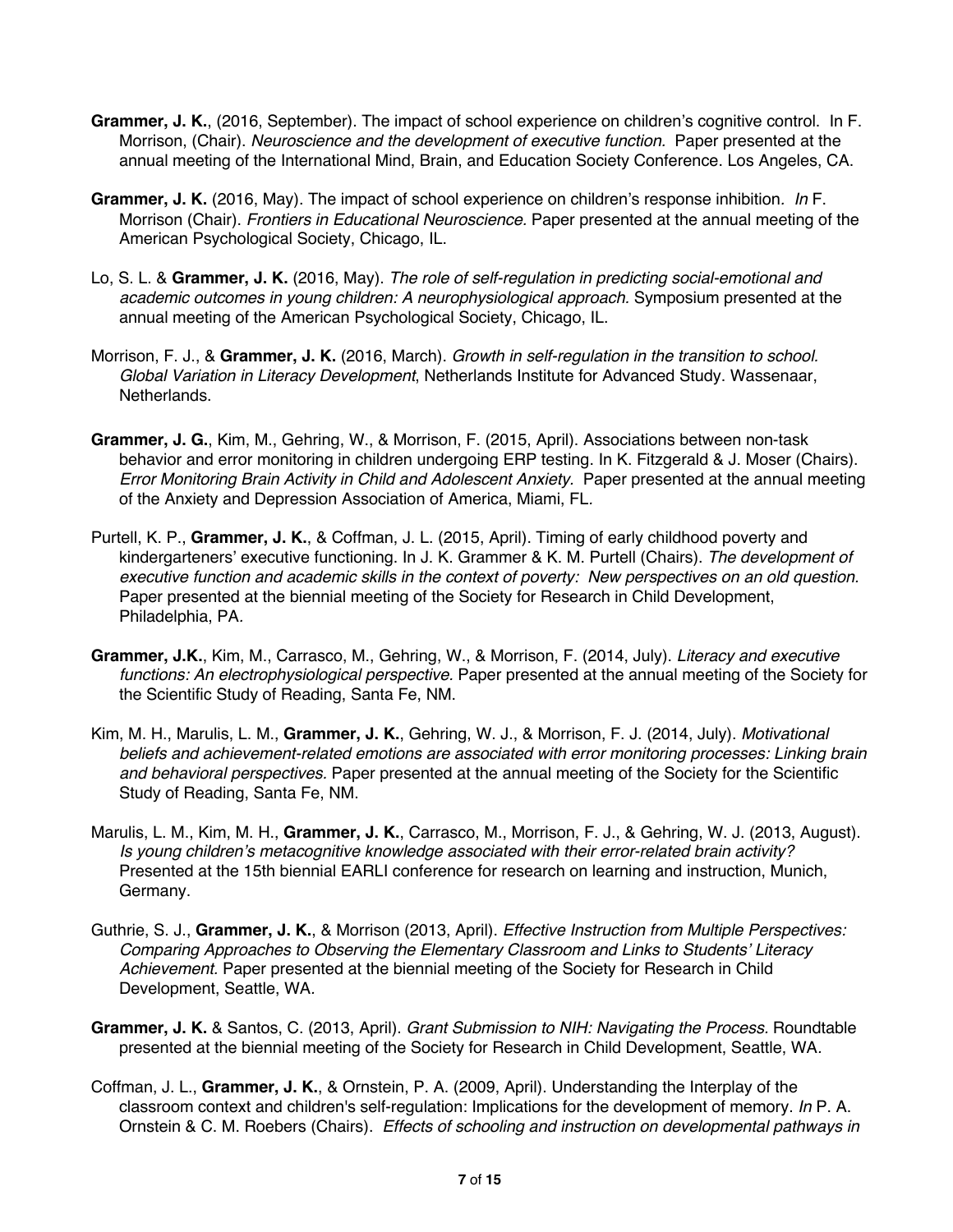*memory skills and executive functioning.* Paper presented at the biennial meeting of the Society for Research in Child Development, Denver, CO*.* 

- **Grammer, J. K.**, Coffman, J. L., Mugno, A., Hedrick, A. M., San Souci, P., & Ornstein, P. A. (2009, April). Learning to remember: Characterizing memory relevant instruction in elementary school classrooms. In K. Boller (Chair). *Issues and innovations in measuring the quality of early care and education.* Paper presented at the biennial meeting of the Society for Research in Child Development, Denver, CO*.*
- **Grammer, J. K.**, Ornstein, P. A., & Coffman, J. L. (2008, July). The elementary classroom context and children's memory development: A longitudinal picture of cognitive skills*.* In P. A. Ornstein (Chair*). Longitudinal studies on memory development.* Paper presented at the biennial meeting of the International Society for the Study of Behavioural Development, Würzburg, Germany*.*
- **Grammer, J. K.**, Guthrie, S. J., Coffman, J. L., & Ornstein, P. A. (2008, March). *Children's strategies for remembering: A longitudinal examination of relations between children's study behaviors, memory strategies, and academic achievement.* Paper presented at the annual meeting of the American Educational Research Association, New York, NY.
- **Grammer, J. K.** (2007, May). *Tracing children's memory skills across the elementary school years.* Paper presented at The Tenth International Institute on Developmental Science, Örebro, Sweden.
- Ornstein, P. A., Coffman, J. L., & **Grammer, J. K.** (2007, March). Teachers' memory-relevant conversations and children's memory performance. In P. A. Ornstein & F. J. Morrison (Chairs). *The impact of the classroom context on children's cognitive development: Memory, mathematics, and literacy.* Paper presented at the biennial meeting of the Society for Research in Child Development, Boston, MA*.*
- Sorenson, J. & **Grammer, J. K.** (2002, April). *Components of memory and intrusive thinking.* Paper presented at North Carolina State University Undergraduate Research Symposium, Raleigh, NC.

## **Poster Presentations**

- \*Xu, K., \*Mendez, J., **Grammer, J.K. &** Lenartowicz, A. (2020, May). *Tracking student attention during different instructional activities using mobile EEG.* Poster presentation at the Cognitive Neuroscience Society Meeting.
- \*Torres, R., \*Xu, K., Lenartowicz, A., & **Grammer, J.K.** (2019, May). *Differences in neural correlates of attention in undergraduates across classroom activities.* Poster presentation at 31st Annual Association for Psychological Science Convention, Washington, D.C.
- \*Xu, K., \*Guevara, M., Tan, P., & **Grammer, J. K.** (2018, September). *Effort or luck? Comparing neurophysiological correlates of evaluative and non-evaluative feedback in college students.* Poster presented at the 6th biennial International Mind, Brain and Education Society Biennial Conference, Los Angeles, CA.
- \*Torgrimson, S.J., \*Trane, F., **& Grammer, J.K.** (May, 2018). *Nonetheless she persisted: Gender differences in executive function and persistence in early elementary school.* Poster presented for the *Association for Psychological Science Conference*, San Francisco, CA.
- \*Vazquez, S.R., & **Grammer, J.K.** (2018, May). *A Comparative Case Study of Parental Math Homework-Helping Strategies and the Use of Productive Struggle.* Poster presented at the annual UCLA Research and Inquiry Conference.
- \*Rapp, A. M., \*Vazquez, S., Chavira, D. A., Tan, P., & **Grammer, J. K.** (2018, May). *Neural correlates of anxiety risk in a diverse sample of undergraduates.* Poster presented at the 30th APS Annual Convention, San Francisco, CA.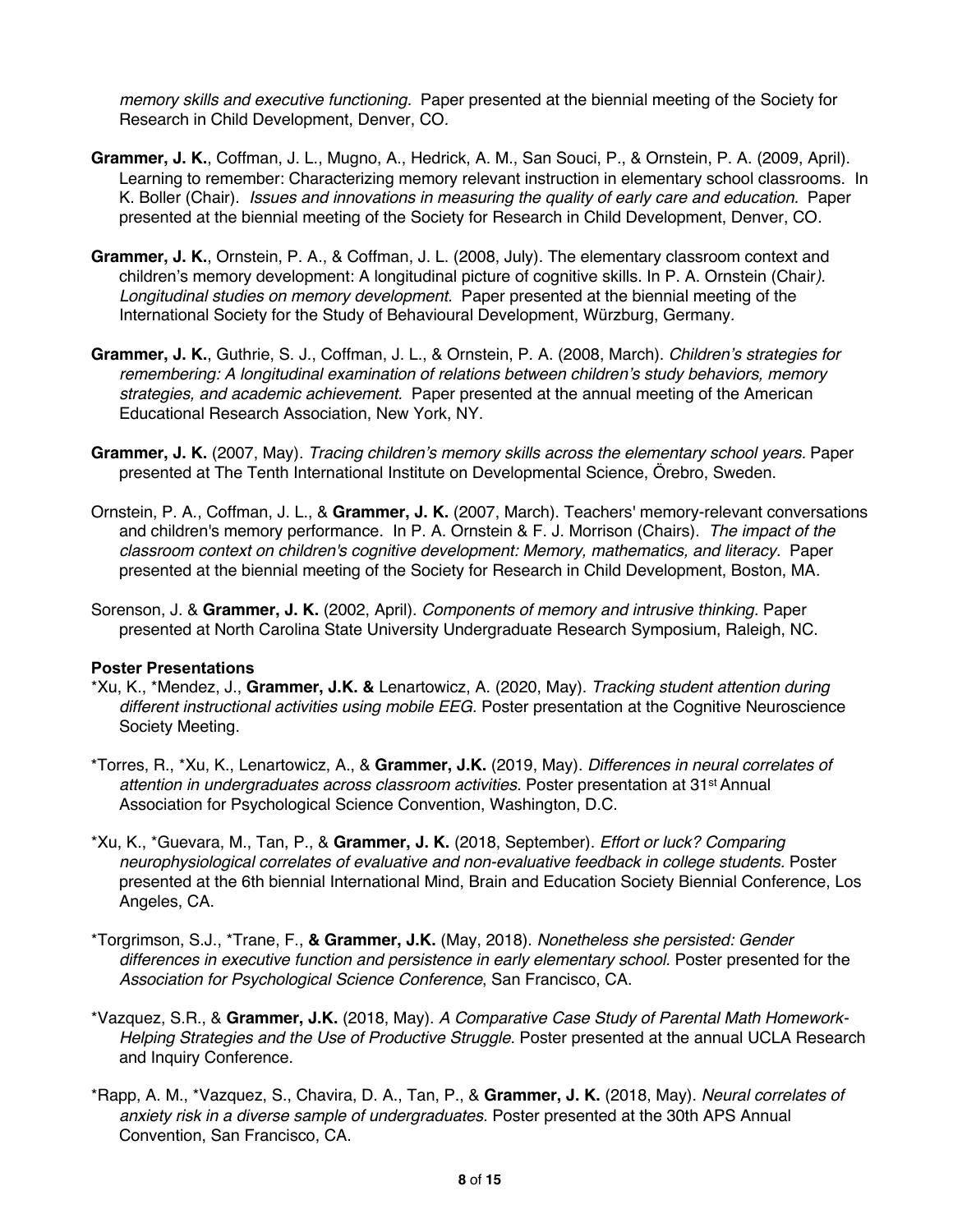- \*Vazquez, S. R., \*Rapp, A. M., Tan, P., & **Grammer, J. K.** (2018, May). *Neural correlates of behavioral measures of academic motivation.* Poster presented at the 30th APS Annual Convention, San Francisco, CA.
- \*Xu, K., Tan, P., Ramirez, G., & **Grammer, J. K.** (2018, May). *Associations of neural correlates of cognitive control and self-reported math anxiety level.* Poster presented at the 30th *APS Annual Convention*, San Francisco, CA.
- \*Alpert, H., Haager, D., & **Grammer, J.K.** (2018, February). *Exploring relations among phonetic decoding, phonemic awareness, rapid letter naming, and the components of executive function in early elementary grades*. Poster session presented at Pacific Coast Research Conference, San Diego.
- \*Torgrimson, S.J., **Grammer, J.K**., Kim, M., Morrison, F.J., & Gehring, W.J. (2017, May). *Executive functions and academic success: Neural indices of response inhibition relate to children's literacy and math achievement.* Poster presented at the Society for Research in Child Development Conference, Austin, TX.
- Ahmed, S. F., Salander, Z., Waters, N. E., **Grammer, J. K.**, Gehring, W., & Morrison, F. J. (2017, April). *Self-regulation during the early school transition: An ERP exploration.* Poster presented at the biennial meeting of the Society for Research in Child Development, Austin, TX.
- \*Torres, R., \*Solone, C., \*Sanchez, F., \*Zea, Y. & **Grammer, J. K.** (2017, January) *The effects of a mindfulness program on low-income children's self-regulation.* Poster presentation at the 2nd Western Positive Psychology Conference, "Positive Psychology for Societal Impact" at Claremont Graduate University, Claremont, CA.
- \*Xu, K., Gehring, W. J., Kim, M. H., Morrison, F. J., & **Grammer, J. K.** (2017, October). *Brain and behavioral correlates of error monitoring in young children.* Poster presented at the *Cognitive Development Society Bi-Ennial Conference*, Portland, OR.
- Ahmed, S. F., Katz, B., Waters, N., Stilwell, S. M., **Grammer, J. K.**, & Morrison, F. J. (2015, October). *Classroom-based measures of executive function predict academic achievement in young children.* Poster presented at the Seventh Biennial Meeting of the Cognitive Development Society, Columbus, OH.
- Ahmed, S. F., Waters, N., Stilwell, S. M., Salander, Z., Katz, B., **Grammer, J. K.**, & Morrison, F. J. (2015, October). *The relation between lab-based and classroom-based measures of executive function in kindergarten students.* Poster presented at the Seventh Biennial Meeting of the Cognitive Development Society, Columbus, OH.
- Ibrahim, A. F. A., Katz, B., **Grammer, J. K.**, Davis-Kean, P., & Morrison, F. J. (2015, October)*. Executive function and numerical abilitie*s. Poster presented at the Seventh Biennial Meeting of the Cognitive Development Society, Columbus, OH.
- Salander, Z. B., **Grammer, J.K.**, O'Hara, N., Carrasco, M., Gehring, W.J., & Morrison, F. J., (2015, October). *Examining the electrophysiological correlates of response inhibition in young children.* Poster presented at the Seventh Biennial Meeting of the Cognitive Development Society, Columbus, OH.
- Coffman, J. L., Hudson, K. N., Thomas, T. E., **Grammer, J. K.**, & Ornstein, P. A. (2015, April). *The impact of classroom instruction on children's strategic understanding: The role of metacognition*. Poster presented at the Seventh Biennial Meeting of the Society for Research in Child Development, Philadelphia, PA.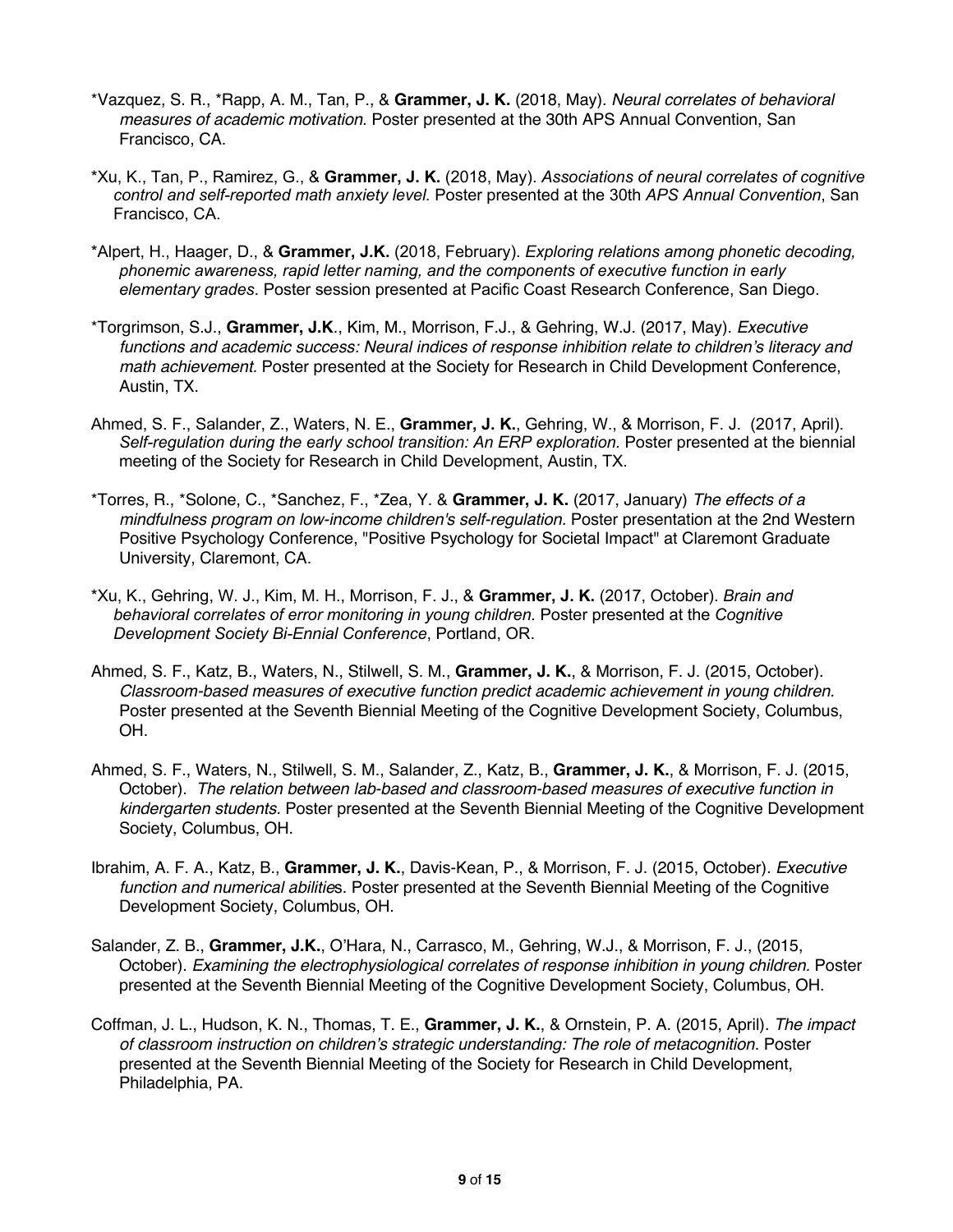- Marulis, L. M., Kim, M. H., **Grammer, J. K.**, Carrasco, M., Morrison, F. J., & Gehring, W. J. (2015, April). *The association between preschoolers' metacognitive knowledge, error-related brain activity, and their pre-academic achievement.* Poster presented at the biennial meeting of the Society for Research in Child Development, Philadelphia, PA*.*
- **Grammer, J.K.**, Kim, M., Gehring, W., & Morrison, F. (2014). *Examining neurophysiological correlates of executive function in elementary schools.* Poster presented at the SRCD Special Topic Meeting: Strengthening connections among child and family research, policy, and practice, Alexandria, VA.
- Kim, M. H., Marulis, L. M., **Grammer, J.K.**, Carrasco, M., Morrison, F. J., & Gehring, W.J. (2013, April). *Motivation and error-related brain activity in young children.* Poster presented at the biennial meeting of the Society for Research in Child Development, Seattle, WA*.*
- **Grammer, J.K.**, Carrasco, M., Morrison, F. J., & Gehring, W.J. (2012, September). *Developmental changes in error processing in young children.* Poster presented at the annual meeting of the Society for Physiological Research. New Orleans, LA
- Marulis, L. M., Kim, M. H., **Grammer, J. K.**, Carrasco, M., Morrison, F. J., & Gehring, W. J. (2013, April). *Young children's inhibitory control skills are associated with error-related brain activity.* Poster presented at the annual meeting of the Cognitive Neuroscience Society, San Francisco, CA.
- Kim, M. H., Marulis, L. M., **Grammer, J. K.**, Carrasco, M., Morrison, F. J., & Gehring, W. J. (2013, April). *Motivational characteristics of young children are associated with error-related brain activity.* Poster presented at the annual meeting of the Cognitive Neuroscience Society, San Francisco, CA.
- Carrasco, M., **Grammer, J. K.**, Gehring, W. J., & Morrison, F. J. (2012, March). Processing Speed and Verbal Working Memory in Children and Adults: A Developmental ERP Study. Poster presented at the 19th annual meeting of the Cognitive Neuroscience Society, Chicago, IL.
- **Grammer, J. K.**, Carrasco, M., Gehring, W. J., & Morrison, F. J. (2012, March). *Relating Behavioral and Electrophysiological Indices of Response Inhibition and Academic Achievement in Young Children: A Developmental ERP Study.* Poster presented at the 19th annual meeting of the Cognitive Neuroscience Society, Chicago, IL.
- **Grammer, J. K.**, Gehring, W. J., Carrasco, M., Kim, M. H., & Morrison, F. J. (2011, October). *Exploring the effects of schooling on changes in behavioral and neurological indices of children's executive functioning skills.* Poster presented at the Biennial Meeting of the Cognitive Development Society, Philadelphia, PA.
- Ornstein, P. A., Langley, H. A., Brumley, B., Howlett, K., **Grammer, J. K.**, & Coffman, J. L. (2011, October). *The joint effects of mothers' and teachers' memory-relevant language on the development of children's memory skills*. Poster presented at the Biennial Meeting of the Cognitive Development Society, Philadelphia, PA.
- Carrasco, M., **Grammer, J. K.**, Gehring, W. J., & Morrison, F. J. (2011, September). *The effect of schooling on behavioral and neurological trajectories associated with children's executive functioning skills.* Poster presented at the Entertainment Software and Cognitive Neurotherapeutics Society meeting, San Francisco, CA.
- Coffman, J. L., Mugno, A., Zimmerman, D. A., Langley, H. A., Howlett, K., **Grammer, J. K.**, & Ornstein, P. A. (2011, April*). A longitudinal examination of kindergarteners' memory performance.* Poster presented at the biennial meeting of the Society for Research in Child Development, Montreal, Canada.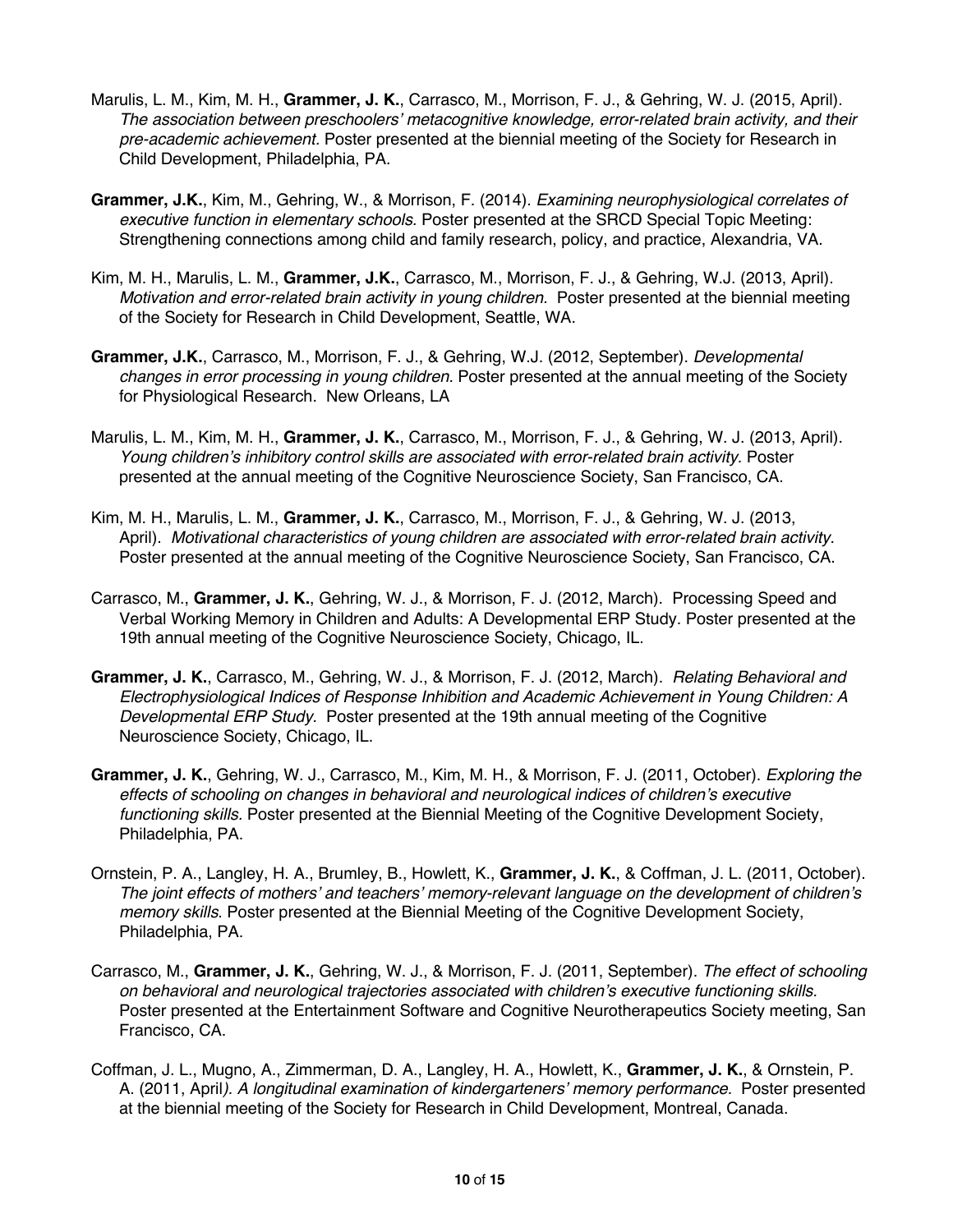- **Grammer, J. K.**, Mugno, A., Zimmerman, D. A., Howlett, K. Langley, H. A., Coffman, J. L., & Ornstein, P. A. (2011, April*). An experimental investigation of contrasting instructional conductions on children's developing memory skills.* Poster presented at the biennial meeting of the Society for Research in Child Development, Montreal, Canada.
- **Grammer, J. K.**, Coffman, J. L., & Ornstein, P. A. (2009, October). *The impact of instructional activities on children's developing memory skills***.** Poster presented at the Sixth Biennial Meeting of the Cognitive Development Society, San Antonio, TX.
- **Grammer, J. K.**, Purtell, K. P., Coffman, J. L., & Ornstein, P. A. (2009, April*). Relations between children's memory strategy use and metamemory: Time-varying covariates across early elementary school.*  Poster presented at the biennial meeting of the Society for Research in Child Development, Denver, CO.
- **Grammer, J. K.**, Sidney, P. G., Mugno, A., Lee, S., Langley, H. A., Coffman, J. L., & Ornstein, P. A. (2009, April*). A longitudinal exploration of children's multiple strategy use in the context of the elementary school classroom.* Poster presented at the biennial meeting of the Society for Research in Child Development, Denver, CO.
- **Grammer, J. K.**, Coffman, J. L., & Ornstein, P. A. (2008, July). *Long-term linkages with children's emerging academic studying: Relations among working memory, strategy use, metamemory, and skilled study behaviors across elementary school.* Poster presented at the biennial meeting of the International Society for the Study of Behavioural Development, Würzburg, Germany.
- Coffman, J. L., Gupta, P., **Grammer, J. K.**, & Ornstein, P. A. (2008, March). *Classroom contexts and children's cognitive growth: A longitudinal picture of memory strategies and academic achievement.*  Poster presented at the annual meeting of the American Educational Research Association, New York, NY.
- Coffman, J. L., Ornstein, P. A., **Grammer, J. K.**, Hedrick, A. M., Lee, S. & Price, H. L. (2007, October). *The impact of teachers' memory-relevant conversations on children's memory development***.** Poster presented at the Fifth Biennial Meeting of the Cognitive Development Society, Santa Fe, NM.
- **Grammer, J. K.**, Mugno, A. P., San Souci, P., Coffman, J. L., & Ornstein, P. A., (2007, October). *Linkages*  among children's study skills, memory strategies, and academic achievement. Poster presented at the Fifth Biennial Meeting of the Cognitive Development Society, Santa Fe, NM.
- Coffman, J. L., McCall, L. E., **Grammer, J. K.**, & Ornstein, P. A. (2007, March). *The interplay of classroom context and children's self-regulated learning behaviors on developing memory skills.* Poster presented at the Biennial meeting of the Society for Research in Child Development, Boston, MA*.*
- **Grammer, J. K.** McCall, L. E., Mugno, A. P., Coffman, J. L., Ornstein, P. A. (2007, March). *Linking fourth graders' study skills to their early memory strategies.* Poster presented at the biennial meeting of the Society for Research in Child Development, Boston, MA*.*
- **Grammer, J. K.**, Coffman, J. L., McCall, L. E., San Souci, P. P., & Ornstein, P. A. (2006, April). *The development of children's memory: Linking strategy use, classroom context, and academic achievement.* Poster presented at the annual meeting of the American Educational Research Association, San Francisco, CA.
- Coffman, J. L., McCall, L. E., Chen, C. C., Fuller, H. G., **Grammer, J. K.**, San Souci, P. P., & Ornstein, P. A. (2005, April). *Developmental changes in first graders' mnemonic skills.* Poster presented at the biennial meeting of the Society for Research in Child Development, Atlanta, GA.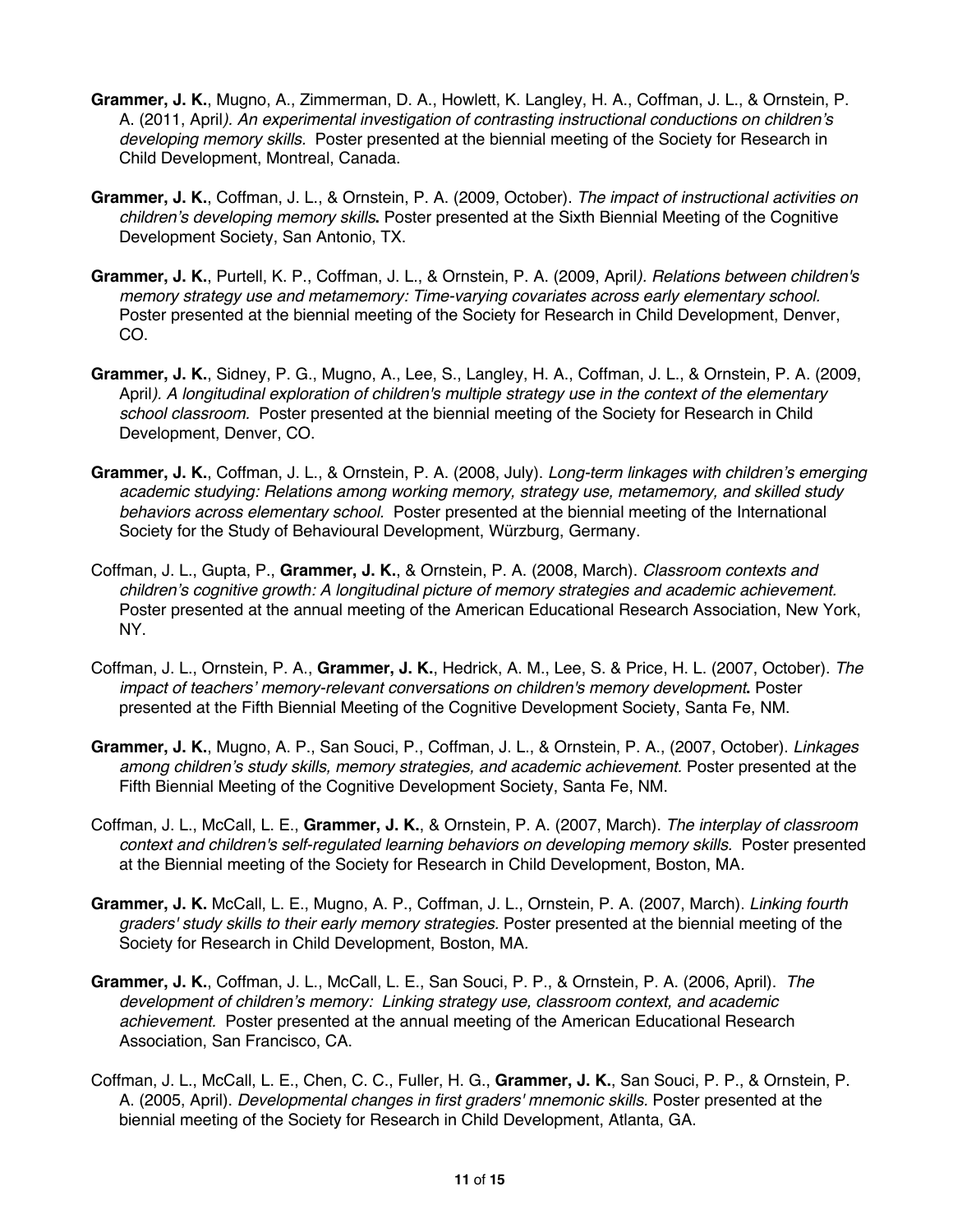**Grammer, J. K.** & Sorenson, J. (2003, March) *Negative experiences and their relations to intrusive thoughts.* Poster presented at the Second Annual Sandhills Regional Psychology Conference, Fayetteville, NC.

# **TEACHING**

# *Courses Taught* **UCLA**

#### **Graduate**

Winter 2015, Spring 2017 – EDUC 256B: Education and Neuroscience Spring 2016, 2017 – EDUC 299C: Research Practicum in Education Fall 2017 – EDUC 299B: Research Practicum in Education Winter 2018 – EDUC 212A: Learning Fall 2018 - EDUC 217: Cognitive Development Winter 2020 – EDUC 262B: Reading, Executive Function, and Neurodiverse Learners, co-taught with Maryanne Wolf

#### **Undergraduate**

Spring 2015, Winter 2016, Winter 2017, Winter 2018, Fall 2019 – EDUC 187: Cognitive Development and Schooling 2015, 2016 – 196C: Complex Learners Practicum

## **UNC-CH**

Spring and Fall 2005 – Child Development

#### *Training*

Remote to Online Workshop, UCLA

## **MENTORING**

*(UCLA Only)*

# **Primary Mentees**

**Doctoral**  Caitlin Solone, 2020 Salvador Vazquez, 2016- Keye Xu, 2016- Sarah Jo Torgrimson, 2016- Remi Torres, 2017 – Zoe Mao, 2020 –

#### **ELP**

Rosanne Lopez, 2020 Erica Angle-Newman, 2021-

## **MA**

Sonia Jamani, 2019 Isabella Boyadijan, 2019 Briana Rodriguez, 2019 Remi Torres, 2019 Sarah Jo Torgrimson, 2018 Alex Pekelis, 2017 Jan Yeh, 2016 Sharanya Menon, 2016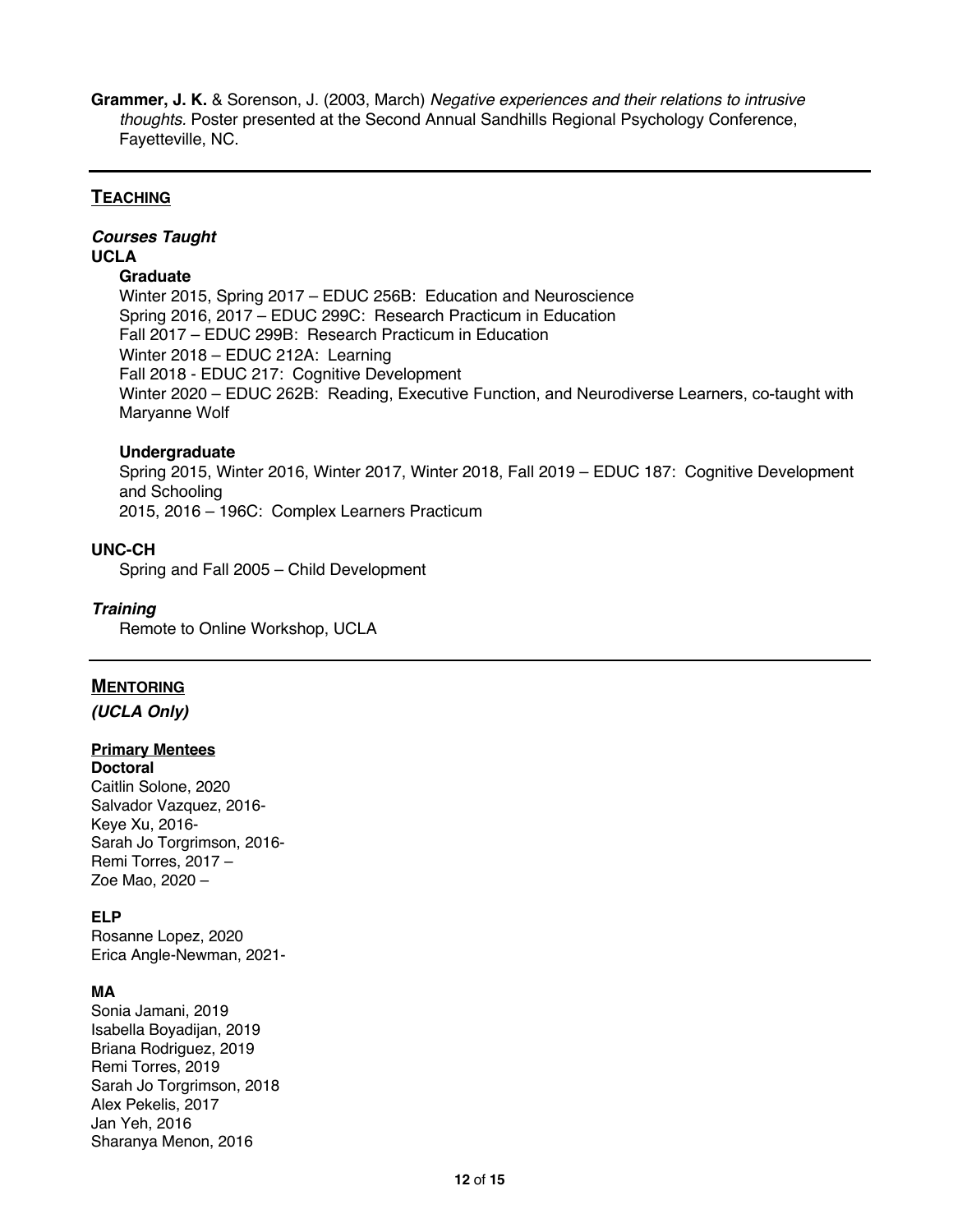#### **Mentored Student Fellowships and Awards**

| 2021-2022 | Remi Torres, UCLA Dissertation Year Fellowship (\$20,000)                      |
|-----------|--------------------------------------------------------------------------------|
| 2020-2021 | Salvador Vazquez, UCLA Dissertation Year Fellowship (\$20,000)                 |
| 2020-2021 | Keye (Eve) Xu, UCLA Dissertation Year Fellowship (\$20,000)                    |
| 2020      | Salvador Vazquez, Ford Dissertation Fellowship, Honorable Mention              |
| 2019      | Keye (Eve) Xu, Graduate Summer Research Mentorship Award, UCLA (\$6,000).      |
| 2019      | Remi Torres, Graduate Summer Research Mentorship Award, UCLA (\$6,000).        |
| 2018-2019 | Sarah Jo Togrimson, Graduate Research Mentorship Award, UCLA (\$20,000).       |
| 2018-2019 | Remi Torres, Graduate Research Mentorship Award, UCLA (\$20,000).              |
| 2018      | Sonia Jamani, PRECL Catalyst Research Award, UCOP (\$2,000).                   |
| 2018      | Sarah Jo Togrimson, Graduate Summer Research Mentorship Award, UCLA (\$6,000). |
| 2018      | Remi Torres, Graduate Summer Research Mentorship Award, UCLA (\$6,000).        |
| 2016-2018 | Sarah Jo Togrimson, Connect Research Fellow (Stipend, Tuition, and fees).      |
| 2017-2018 | Salvador Vazquez, Graduate Research Mentorship Award, UCLA (\$20,000).         |
| 2017      | Salvador Vazquez, Graduate Summer Research Mentorship Award, UCLA (\$6,000).   |
| 2017      | Keye (Eve) Xu, Graduate Summer Research Mentorship Award, UCLA (\$6,000).      |
| 2017      | Howard Alpert, Graduate Summer Research Mentorship Award, UCLA (\$6,000).      |
| 2017      | Caitlin Solone, Graduate Summer Research Mentorship Award, UCLA (\$6,000).     |
| 2016      | Howard Alpert, Graduate Summer Research Mentorship Award, UCLA (\$6,000).      |

## **Committee Member**

#### **Doctoral**

Elliot Keenan (GSE&IS) Yawen Yu (GSE&IS) Alison Holbrook (GSE&IS) Marisa Ogren (Psychology, Defended Summer 2021) Rosalinda Larios (GSE&IS, Cal State LA Joint Doc, Defended Spring 2021) Elham Zargar (UC Irvine, Education, Defended Spring 2021) How Alpert (Joint-Doctoral Program in Special Education, Cal-State LA, Defended Fall 2020) Michelle Fenesy (Psychology, Defended Summer 2020) Everest Mueller (GSE&IS, Defended Summer 2019) Anne Blackstock-Bernstein (GSE&IS, Defended Summer 2019) Laura Rhinehart (GSE&IS, Cal State LA Joint Doc, Defended Summer 2019) Amy Rapp (Psychology, Defended Spring 2019) Jonathan Panganiban (GSE&IS, Defended Fall 2018) Sami Klenbenoff (GSE&IS, Defended Summer 2018) Faisal Alnemary (GSE&IS, Cal State LA Joint Doc, Defended Spring 2017) Fahad Alnemary (GSE&IS, Cal State LA Joint Doc, Defended Spring 2017) Kathleen Berry (GSE&IS – Defended Winter, 2017) Melissa DeWolf (Psychology – Defended Spring, 2016) Kaycie Zielinski (GSE&IS, Defended Spring 2016) Ben Schwartzman (GSE&IS – Defended, Fall 2015) Jon Daniel (GSE&IS – Defended Summer, 2015) Hillary Gould (GSE&IS – Defended, Summer 2015)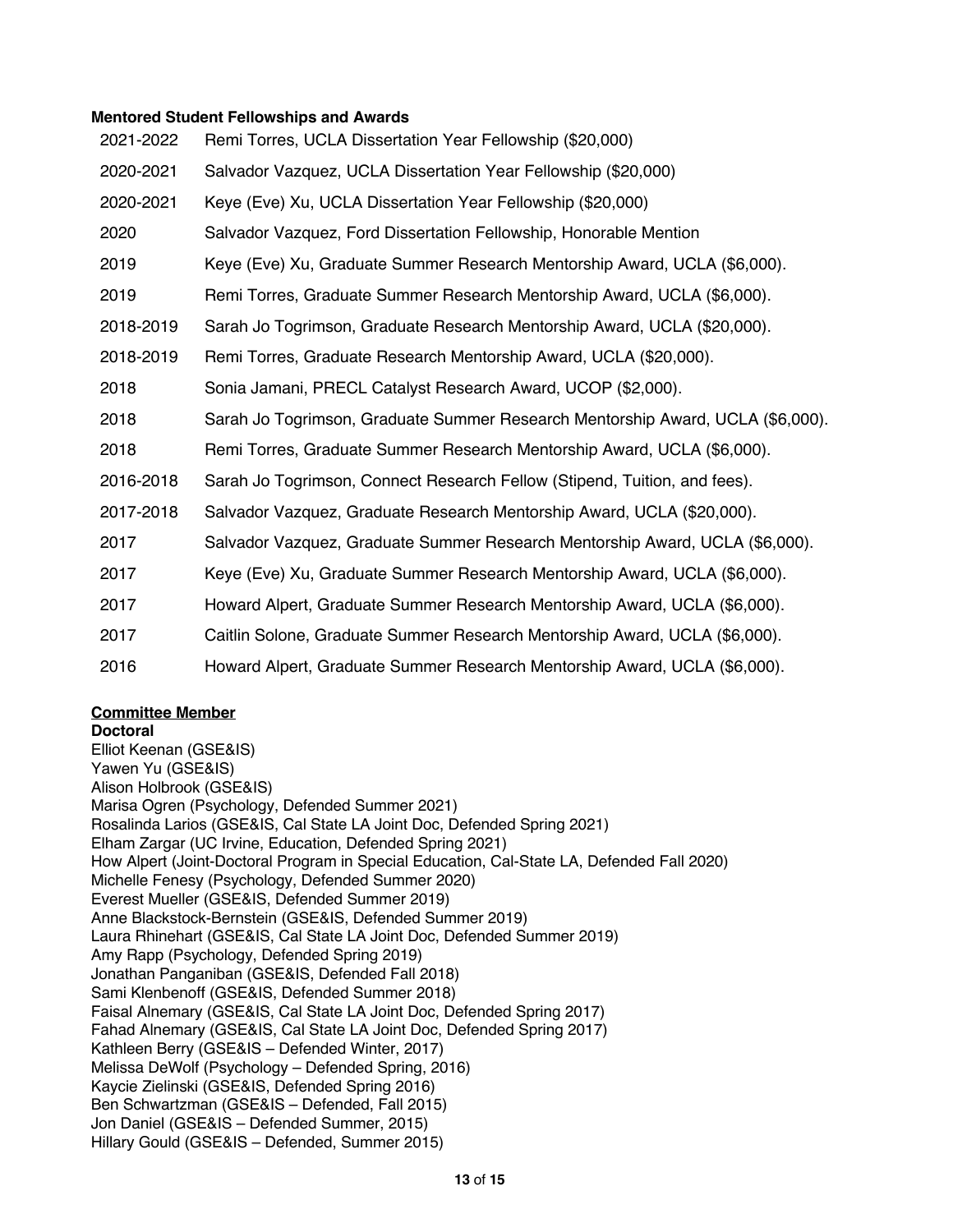# **ELP**

Renata Gusmao-Williams (GSE&IS, ELP) James Koontz (GSE&IS, ELP, 2017)

# **MA**

Maria Pizzano (GSE&IS, 2018) Lindsay Hauptman (GSE&IS, 2017) Rebecca Cannara (GSE&IS, 2016) Ling Jin (GSE&IS, 2016) Lichao Sun (GSE&IS, 2016) Salvador Vazquez (GSE&IS, 2016)

# **PROFESSIONAL SERVICE**

# **External**

| 2020-         | Member, EARLI Emerging Field Group - Portable Brain Technologies in Educational<br>Neuroscience Research |
|---------------|----------------------------------------------------------------------------------------------------------|
| $2019 -$      | International Mind, Brain, and Education Society, Board of Directors                                     |
| $2019 -$      | Developmental Science Pipeline Task Force, SRCD                                                          |
| 2015          | <b>Cognitive Development Society Conference Reviewer</b>                                                 |
| 2014          | <b>SRCD Nominations Committee Member</b>                                                                 |
| 2009-2013     | Co-Chair, Student and Early Career Council, Society for Research in Child Development                    |
| 2009-2011     | Student Representative, Governing Council, Society for Research in Child Development                     |
| 2007-2013     | Student Representative, Student and Early Career Council, Society for Research in Child<br>Development   |
| $2007 - 2009$ | Student Representative, Interdisciplinary Committee, Society for Research in Child<br>Development        |
| $2005 - 2006$ | Co-Chair, UNC Developmental Psychology Weekly Seminar                                                    |
| $2005 - 2006$ | Graduate Student Representative, UNC Developmental Psychology Program                                    |
| <b>UCLA</b>   |                                                                                                          |
| $2019 -$      | Advisory Committee on Undergraduate Education Major                                                      |
| 2018-2019     | Cognitive Psychology Search Committee Member                                                             |
| 2018-2019     | Early Childhood Education Search Committee Member                                                        |
| $2018 -$      | <b>Education Major Planning Committee</b>                                                                |
| 2016 - 2019   | <b>GSE&amp;IS Academic Personnel Committee</b>                                                           |
| 2016-2018     | <b>UCLA Lab School CONNECT IRB Review Committee</b>                                                      |
| $2015 -$      | Complex Learners Working Group, Lab School                                                               |
| 2015          | Luskin Neuroscience and Society Planning Committee                                                       |
| 2015-2016     | FEC, GSE&IS                                                                                              |
| 2015          | <b>Education Dissertation Award Review Committee</b>                                                     |
| 2015, 2016    | Research and Inquiry Conference Reviewer, GSE&IS, UCLA                                                   |
| 2015          | Research and Inquiry Conference Student Nominated Speaker                                                |

# **EDITORIAL & REVIEW EXPERIENCES**

## *Editor for Special Issue*

Matusz, P. J., Grammer, J. G., van Atteveldt, N. (in prep). Real-world educational neuroscience. *Mind, Brain, and Education*.

## *Editorial Board*